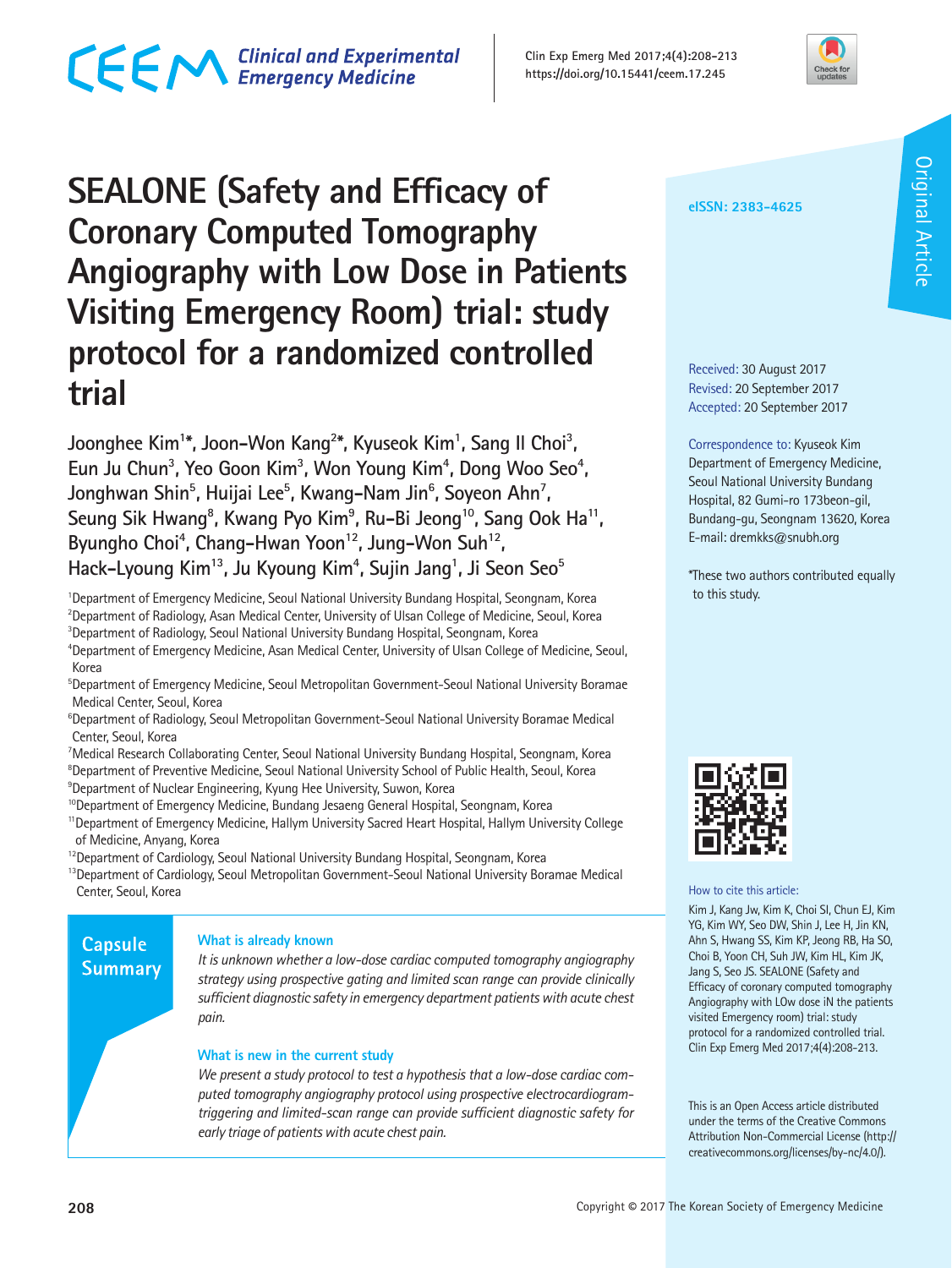# CEEM

**Objective** Chest pain is one of the most common complaints in the emergency department (ED). Cardiac computed tomography angiography (CCTA) is a frequently used tool for the early triage of patients with low- to intermediate-risk acute chest pain. We present a study protocol for a multicenter prospective randomized controlled clinical trial testing the hypothesis that a lowdose CCTA protocol using prospective electrocardiogram (ECG)-triggering and limited-scan range can provide sufficient diagnostic safety for early triage of patients with acute chest pain.

**Methods** The trial will include 681 younger adult (aged 20 to 55) patients visiting EDs of three academic hospitals for acute chest pain or equivalent symptoms who require further evaluation to rule out acute coronary syndrome. Participants will be randomly allocated to either low-dose or conventional CCTA protocol at a 2:1 ratio. The low-dose group will undergo CCTA with prospective ECG-triggering and restricted scan range from sub-carina to heart base. The conventional protocol group will undergo CCTA with retrospective ECG-gating covering the entire chest. Patient disposition is determined based on computed tomography findings and clinical progression and all patients are followed for a month. The primary objective is to prove that the chance of experiencing any hard event within 30 days after a negative low-dose CCTA is less than 1%. The secondary objectives are comparisons of the amount of radiation exposure, ED length of stay and overall cost.

**Results and Conclusion** Our low-dose protocol is readily applicable to current multi-detector computed tomography devices. If this study proves its safety and efficacy, dose-reduction without purchasing of expensive newer devices would be possible.

**Keywords** Computed tomography; Coronary angiography; Chest pain; Radiation

### **INTRODUCTION**

Chest pain is one of the most common complaints in the emergency department (ED) with an annual visit of eight to ten million patients in Unites States.<sup>1</sup> Cardiac computed tomography angiography (CCTA) is a valuable imaging tool for the early triage of patients with low to intermediate risk acute chest pain.<sup>2</sup> The test is quick and simple and can reliably rule out acute coronary syndrome (ACS) as well as other critical conditions such as pulmonary embolism and aortic dissection.<sup>3,4</sup> Therefore, rapid discharge protocols utilizing the test are gaining popularity in many EDs.

However, such practice has been criticized for causing unnecessary radiation exposure.<sup>5</sup> The prevalence of ACS in patients with acute chest pain visiting EDs is about 10% to 20% and the chance of missing ACS is about 2% when traditional approaches were adopted.<sup>3,6,7</sup> Therefore, if a systematic implementation of a CCTAbased early triage protocol is supposed to be justified, the radiation exposure from the test should be minimized. However, despite the presence of dose-reduction techniques that are readily applicable to most multi-detector computed tomography (CT) imagers, the amount of radiation exposure from CCTA imaging has been unacceptably high.<sup>8,9</sup>

We believe this is due to the lack of prospective clinical trials that have proven the diagnostic safety of a low-dose CCTA protocol, especially in a real ED situation. We hypothesized that a low-dose CCTA protocol with prospective ECG-triggering and limited-scan range, which are readily applicable to most 64 or higher channel multi-detector CT imagers, can provide sufficient diagnostic safety for early triage of patients with acute chest pain. We initiated a multicenter prospective randomized controlled clinical trial assessing its diagnostic safety and other important aspects (radiation dose, ED length of stay, and cost). This report provides a comprehensive summary of our study design and several practical issues raised so far.

### **METHODS**

#### **Trial design and setting**

The study is a prospective, randomized, controlled, multi-center trial comparing a low-dose CCTA protocol using prospective electrocardiogram (ECG)-triggering and limited scan range with a conventional imaging protocol for early triage of low-to-intermediate-risk patients presenting to the ED with acute chest pain. The primary objective is to prove that the chance of experiencing any hard event (cardiac death or myocardial infarction) within 30 days after a negative low-dose CCTA test is less than 1%.<sup>4</sup> The secondary objectives are direct comparisons of the amount of radiation exposure, ED length of stay and overall cost between low-dose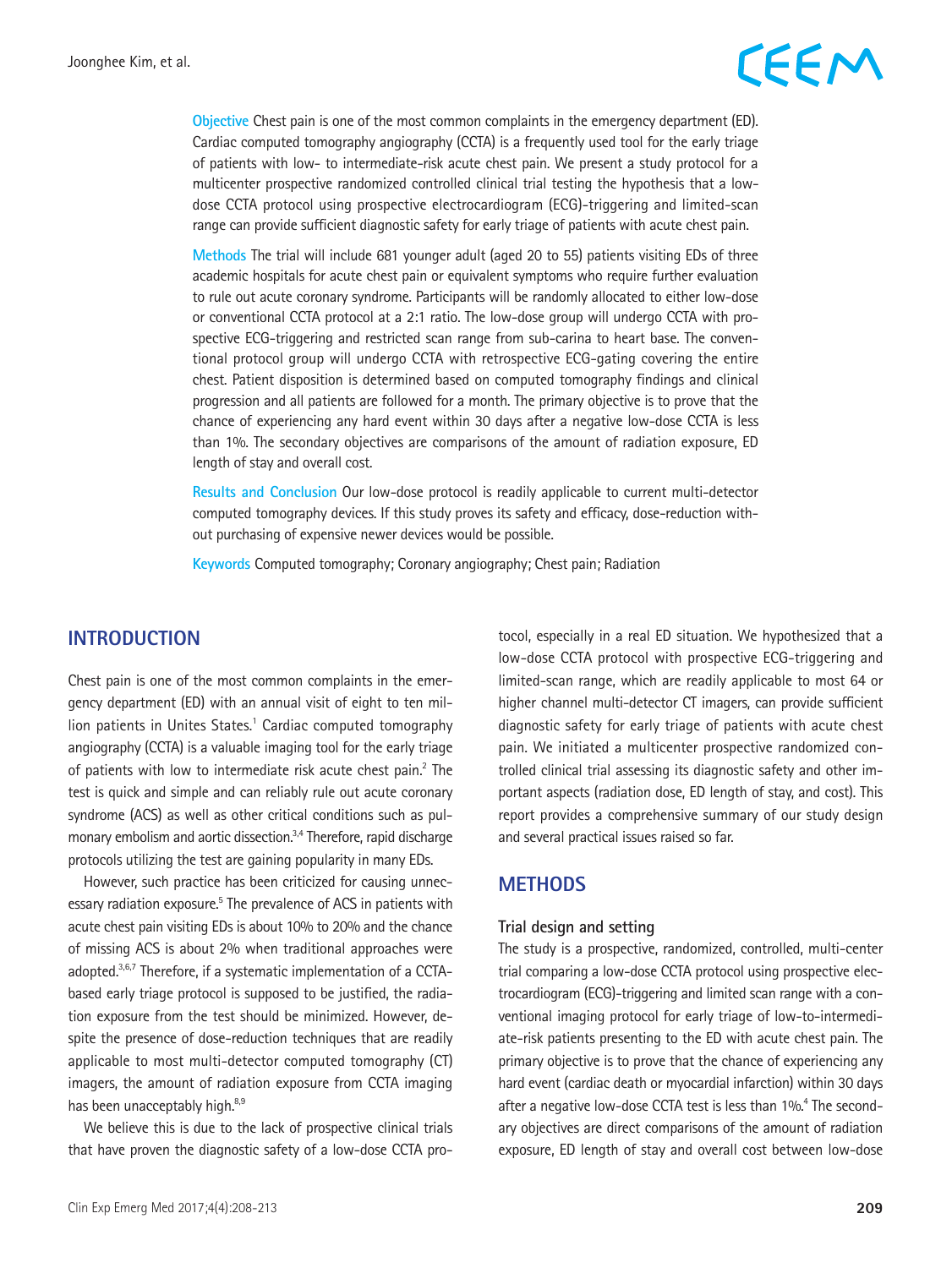# CEEM

and conventional CCTA protocol.

Three academic hospitals in South Korea are participating in this trial. Sites 1 and 3 are located in Seoul metropolitan city with annual ED visit of over 100,000 and 45,000, respectively. Site 2 is located in Seongnam city with over 80,000 annual ED visits. All the three hospitals are capable of emergency percutaneous coronary intervention on a full-time basis.

This study was reviewed and approved by the institutional review boards of all participating hospitals (SNUBH IRB no. B-1211/ 177-005). Informed consent is absolutely required for study participation. This study was registered on December 20 2012 under ClinicalTrials.gov number NCT 01770444 and patient enrollment was first started in June 21 2013.

#### **Participants**

Adult patients aged 20 to 55 with acute chest pain or equivalent symptoms requiring further evaluation to rule out ACS are eligible to participate in this trial. The decision for enrollment is made by treating physicians after an initial evaluation that includes ECG, chest PA and cardiac bio-marker and D-dimer tests. Older (aged >55) patients are excluded because the harmful cumulative effect of radiation exposure from a CCTA test would relatively be small in this population.<sup>5</sup> Patients clinically suspected of having acute pulmonary embolism or aortic dissection are also excluded because our low-dose protocol employs limited scan range from sub-carina to base of heart. Specifically, the former condition is excluded using modified Wells criteria,<sup>10</sup> while the later is excluded using clinical criteria suggested by von Kodolitsch et al.<sup>11</sup> In addition, patients with increased D-dimer are also excluded because of its association with both of the conditions.<sup>12-14</sup> The followings are the complete list of the exclusion criteria: 1) known coronary artery disease and/or any related intervention (e.g., percutaneous coronary intervention, coronary artery bypass graft surgery); 2) elevated cardiac biomarkers (creatinine kinase-MB and troponin I); 3) ischemic ECG changes; 4) documented evidence of low left ventricular systolic function (ejection fraction  $\leq$  45%); 5) thrombolysis in myocardial infarction risk score > 4; 6) unstable vital sign (e.g., hypoxemia, shock); 7) underlying conditions in which the administration of iodinated contrast and/or beta blockers are contraindicated (e.g., renal failure, heart failure, reactive airway diseases); 8) atrial fibrillation on initial ECG; 9) active renal disease or serum creatinine  $\geq$  1.5 mg/dL; 10) negative coronary angiography or CCTA within 6 months; 11) modified Wells criteria  $>4$ ; 12) any of the following symptoms or signs suggestive of aortic dissection<sup>11</sup> (i) chest pain with immediate onset, a tearing or ripping character, or both; ii) mediastinal widening, aortic widening, or both on chest radiography; iii) pulse

**Table 1.** HR control protocols

| Facility | Oral beta-blockers<br>dosing regimen                                                                                               | Intravenous beta-blockers dosing<br>regimen                                                                                                                           |
|----------|------------------------------------------------------------------------------------------------------------------------------------|-----------------------------------------------------------------------------------------------------------------------------------------------------------------------|
| Site 1   | Bisoprolol tablet<br>$HR > 90$ bpm: 2.5 mg <sup>a)</sup>                                                                           | Esmolol bolus over 1 minute<br>HR 65-80 bpm: 1 mg/kg<br>$HR > 80$ bpm: 2 mg/kg<br>(up to 3 times or 3 mg/kg)                                                          |
| Site 2   | Oral metoprolol tablet<br>HR 65-70 bpm: 50 mg<br>$HR > 70$ bpm: 100 mg<br>$HR > 90$ bpm or body weight<br>> 90 kg: consider 150 mg | Esmolol bolus over 1 minute<br>HR 65-70 bpm: 0.5 mg/kg $\times$ 0.7<br>HR 70-90 bpm: 0.5 mg/kg<br>$HR > 90$ bpm: 0.5 mg/kg $\times$ 1.3<br>(up to 3 times or 2 mg/kg) |
| Site 3   | Same as site 2                                                                                                                     | Same as site 2                                                                                                                                                        |

HR, heart rate.

a)Patients with heart rate >65 and  $\leq$  90 bpm are administered with intravenous esmolol in computed tomography room if required.

differentials, blood pressure differentials, or both); 13) D-dimer  $>0.5 \mu q/mL$ 

### **Interventions**

#### *Patient preparation*

Eligible patients signing informed consent are provided with a colored wrist band for better recognition by researchers and ED/ radiology staff. As prospective ECG triggering requires rather strict control of heart rate  $(HR)$ ,<sup>15,16</sup> patients with a HR greater than 65 beats per minute measured at the time of enrollment undergo HR control using beta blockers. These protocols are described in Table 1 in detail. The researchers can use either oral beta antagonist (bisoprolol at site 1, metoprolol at sites 2 and 3) or intravenous (IV) bolus esmolol injection. Oral beta-antagonists are administered just after enrollment while IV esmolol bolus is administered right before CT imaging. If IV beta-antagonist administration does not reach the target HR ( $<$  65), additional boluses can be administered at the discretion of treating physicians. Study participants are assigned to either low-dose or conventional CCTA protocol in the CT room by opening the next sealed, opaque envelope containing the assignment of a patient.

### *CT protocols and image interpretation*

The detailed description of the imaging protocol is in Table 2. Basically, the patients assigned to low-dose CCTA undergo prospective ECG triggering cardiac CT with limited scan range from subcarina to the heart base. The patients assigned to conventional CCTA undergo retrospective ECG-gating cardiac CT with tubecurrent modulation covering the entire chest.

Image interpretation is provided by cardiac imaging specialists. The distribution, severity and characteristics of observed coronary lesions and other clinically relevant non-coronary abnormalities are reported if there are any.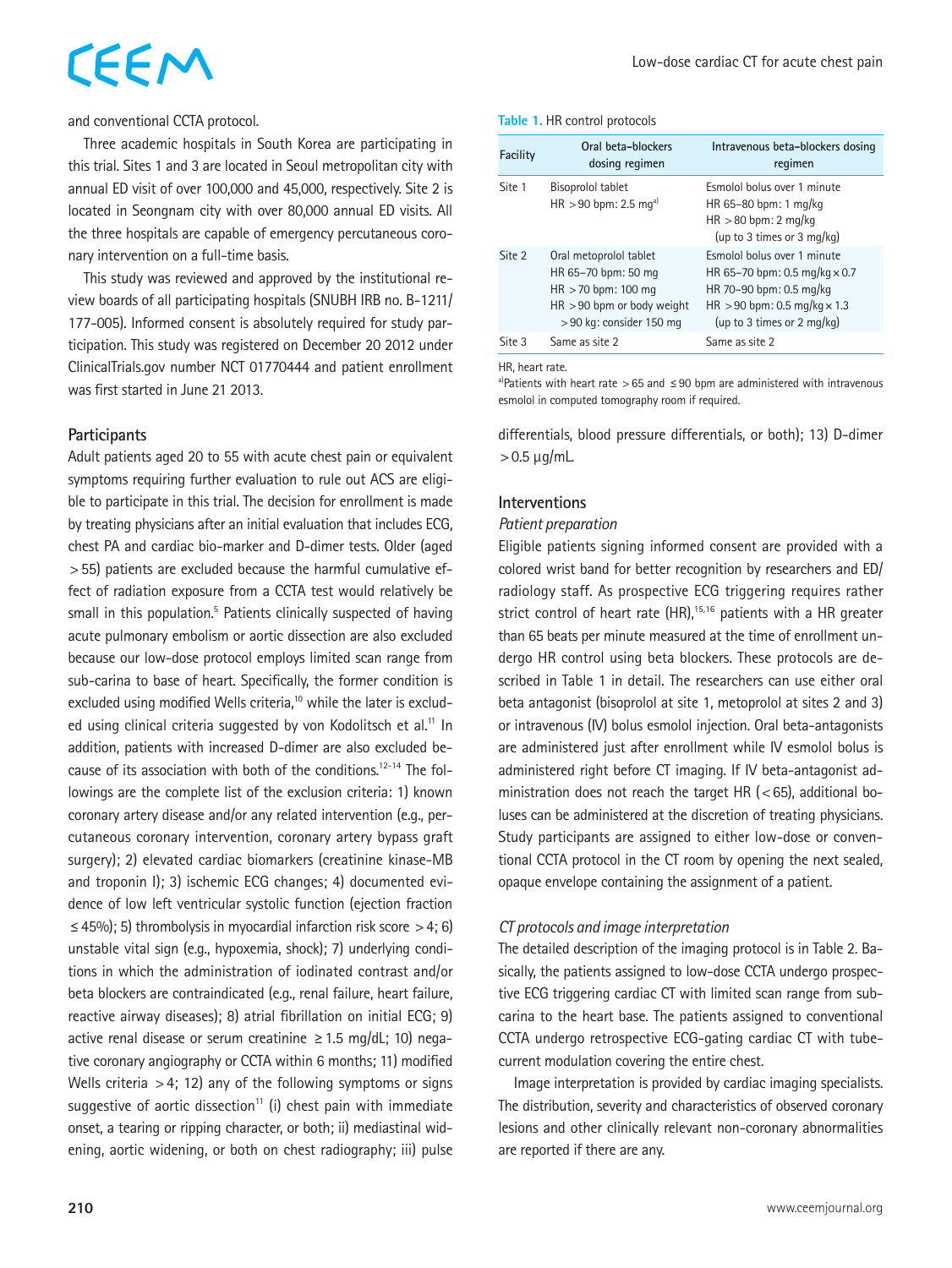# EEM

#### **Table 2.** Cardiac computed tomography angiography protocols

| Protocol          | Gating                       | Scan range               | Heart motion assessment | Estimated radiation dose |
|-------------------|------------------------------|--------------------------|-------------------------|--------------------------|
| Conventional CCTA | Restrospective <sup>a)</sup> | Clavicle to heart base   | Available               | $10 \text{ mSv}$         |
| Low-dose CCTA     | Prospective                  | Sub-carina to heart base | Not available           | $4.5$ mSv                |

CCTA, cardiac computed tomography angiography. a)With tube current modulation.

#### **Table 3.** High-risk image and clinical findings

| High-risk image finding                                                                                          | High-risk clinical finding                                                                                    |  |
|------------------------------------------------------------------------------------------------------------------|---------------------------------------------------------------------------------------------------------------|--|
| Significant coronary artery stenosis ( $\geq 50\%$ )                                                             | Dynamic ST-T change                                                                                           |  |
| Regional wall motion abnormality <sup>a)</sup>                                                                   | Increasing biomarkers                                                                                         |  |
| Perfusion defect                                                                                                 | Ongoing chest pain or dyspnea                                                                                 |  |
| Non-coronary high-risk findings (e.g., pulmonary embolism, aortic dissection,<br>pneumothorax, severe pneumonia) | Other high-risk findings (e.g., ventricular arrhythmia, high-degree block, syncope,<br>desaturation or shock) |  |

a)Regional wall motion assessment is only available in conventional protocol group.

#### *Disposition after the test*

Patient ED disposition is determined by both CT findings and clinical progression in ED. Basically, patients with no high-risk findings in their CCTA images as defined in Table 3 are discharged with short-term (1-week) cardiology out-patient department followup visit. However, if a false negative result is suspected because of the presence of any high risk clinical features such as dynamic ECG changes, increasing biomarkers, ongoing chest pain/dyspnea or other clinically worrisome findings, the treating physician can delay or hold discharge for further evaluation. Disposition of patients with positive or equivocal CCTA test result is determined by the treating emergency physicians and/or cardiology consultant.

#### **Data collection**

Baseline characteristics including demographic information, thrombolysis in myocardial infarction risk score, Canadian Cardiovascular Society angina grading scale and Killip class are collected at the time of enrollment. Similarly, the results of serial ECGs and cardiac biomarker tests (creatinine kinase-MB and troponin I) as well as CCTA imaging are also collected as soon as their results are reported. The clinical course during the first month after discharge is assessed from the patients or their surrogates via a telephone interview. They are asked about whether there were additional functional or imaging tests (e.g., treadmill test, myocardial perfusion imaging, cardiac positron emission tomography, invasive coronary angiography), unstable angina, myocardial infarction, cardiac arrest, hospital admission or revascularization. If there were any, detailed descriptions of the event(s) are obtained from the contacted person and the hospital(s) involved. If the patients or their surrogates could not be contacted, hospitals located nearby the house of the patient are asked whether the patient visited them for any related problems. In cases where all the above measures fail, the Korean National Statistical Office is contacted whether the patient was reported to be deceased.

#### **Outcomes**

The primary objective of this trial is to determine whether the chance of having a hard event (myocardial infarction or death) within the first month after negative low-dose CCTA result is less than 1%. The secondary objectives are to compare the diagnostic accuracy, incidence of major adverse cardiac events within one month after discharge, overall radiation exposure, ED length of stay and overall cost between the two groups.

#### **Sample size**

The primary endpoint of this study is to test the hypothesis that the chance of having a hard event within one month after negative CCTA is less than 1%. Based on the pooled results of previous studies, we assumed that the chance of having a hard event in patients without significant ( $\geq$  50%) coronary stenosis is about 0.5764,17,18 per one thousand and therefore we estimated that at least 387 patients with negative test results are required for a statistical power of 0.80 to prove the hypothesis with a one-sided test at a 0.05 significance level. If a 10% prevalence of patients with significant stenosis on the test<sup>7</sup> and a 5% attrition rate, 454 patients are required in the low-dose CCTA arm. An additional 227 patients (2:1 allocation) for the conventional CT group make the total size of the study population 681 patients.

#### **Randomization**

Participants will be randomly allocated to either low-dose or conventional CCTA protocol in a 2:1 ratio. The randomization procedure is confidential. Each study participant is allocated to either low-dose or conventional CCTA protocol in the CT room by open-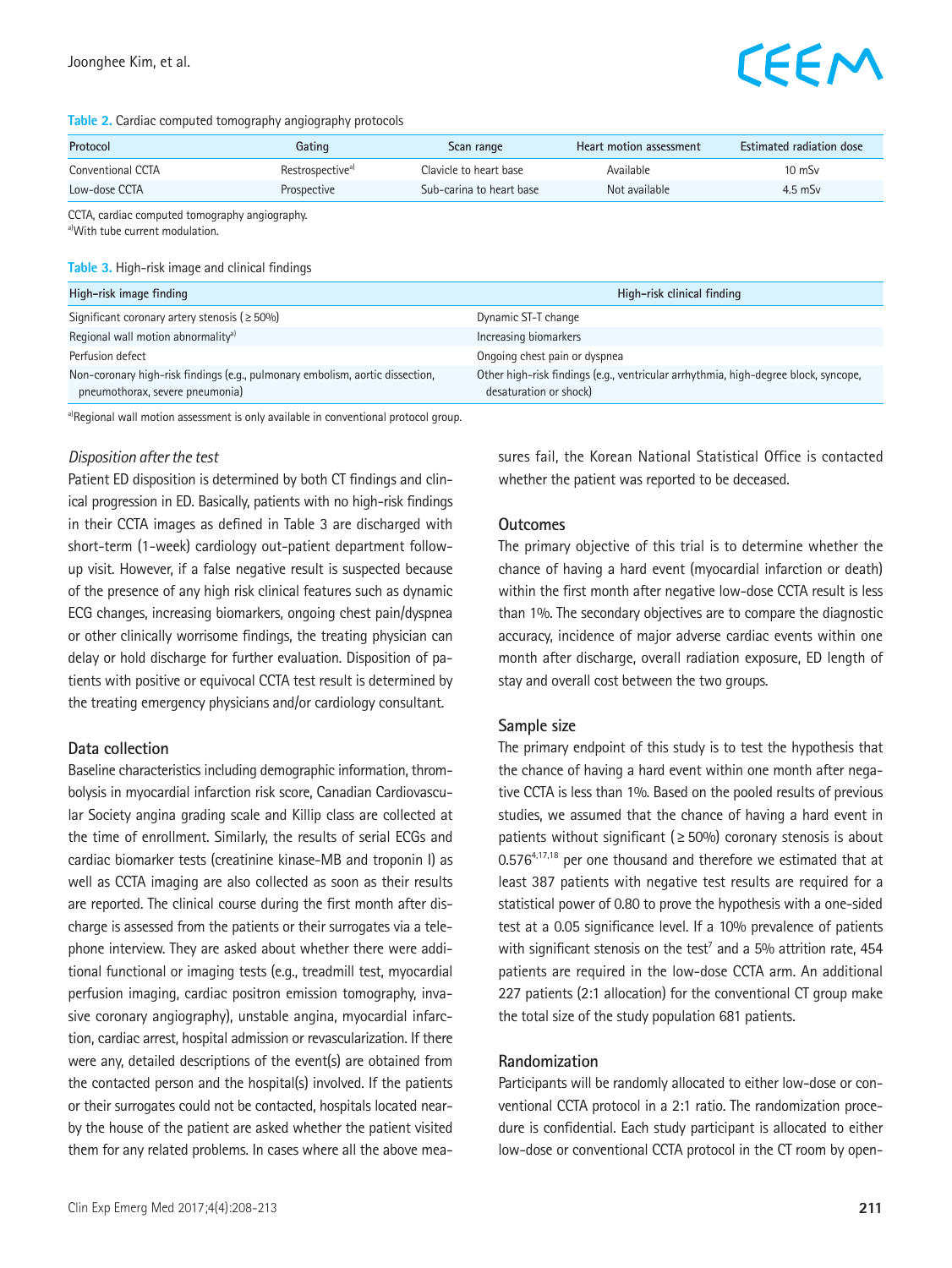# CEEM

ing the next sequential sealed opaque envelope containing the next assignment. The randomization process and the preparation and distribution of the sealed envelopes were done at site 2. This is a single blind study in which only participating patients are blinded to their assigned protocol. This is because of the obvious difference in scan range which makes it impossible to blind the treating physicians and radiologists to the allocation.

## **Statistical methods**

The primary hypothesis will be accepted if the upper bound of the one-sided 95% confidence interval of false negative rate lies below the predetermined safety margin of 1% missing rate. For secondary outcomes, both intention-to-treat analysis and additional per-protocol analysis will be carried out. Student's t-test, Mann-Whitney U-test, chi-square test, and Fisher's exact test will be performed for comparisons as appropriate for the nature of the variables being compared. P-values <0.05 will be considered significant. All analyses will be performed using STATA ver. 12 (Stata-Corp., College Station, TX, USA).

# **DISCUSSION**

Radiation exposure from CCTA can be reduced by altering one of three elements; exposure duration, scan range and radiation density. Our low-dose protocol using prospective gating and limited scan range can minimize the exposure duration and scan range. However, these modifications have their own requirements or shortcomings which might impede their nationwide implementation. To facilitate the process, the following interventions can be applied.

### **Development of a dedicated heart rate control protocol**

Prospective gating requires strict control of heart rate and its variability.<sup>15</sup> Therefore a quick and simple but effective heart rate control protocol that can be readily adopted in chaotic ED is essential. We reviewed previous studies<sup>19-25</sup> and prepared heart rate control protocols based on both oral beta-antagonist and IV esmolol bolus administration at the beginning of the study. If a patient has sufficient physiologic reserve to compensate for the prolonged beta-blocking effect, oral beta-antagonist (with additional IV esmolol bolus if required) is a great option because of its simplicity. However, if a patient has limited physiologic reserve and prolonged beta-blockade needs to be avoided, IV esmolol which has ultra-short acting properties should be used instead with proper monitoring. In this study, the researchers can choose either of the approaches as most of the patients eligible for this study would have preserved cardiac function.

# **Clinical exclusion of pulmonary embolism and aortic dissection**

ACS is not the only source of acute chest pain which can lead to serious consequences. One of the great advantages of CCTA is its ability to rule out dangerous non-coronary etiologies of chest pain such as aortic dissection and pulmonary embolism. Though low-dose CCTA protocol does cover the thorax under carina, there is a possibility of missed aortic dissection or pulmonary embolism. Therefore, patients with an unlikely clinical probability of pulmonary embolism and a normal D-dimer level are included in this study.<sup>10</sup> As for aortic dissection, though helpful, both low clinical probability and normal D-dimer level cannot reliably rule out the condition.11,14 Our rationale was that though the low-dose CCTA is not perfect, the chance of having a false negative result would be minuscule as the prevalence of aortic dissection confined to the aortic arch should be very low.<sup>26</sup>

# **CONFLICT OF INTEREST**

No potential conflict of interest relevant to this article was reported.

# **ACKNOWLEDGMENTS**

This research has been supported by research grants from SK Telecom (06-2013-102) and the National Strategic Coordinating Center for Clinical Research (HI10V-0078-010014).

# **REFERENCES**

- 1. Owens PL, Barrett ML, Gibson TB, Andrews RM, Weinick RM, Mutter RL. Emergency department care in the United States: a profile of national data sources. Ann Emerg Med 2010;56: 150-65.
- 2. Taylor AJ, Cerqueira M, Hodgson JM, et al. ACCF/SCCT/ACR/ AHA/ASE/ASNC/NASCI/SCAI/SCMR 2010 appropriate use criteria for cardiac computed tomography. A report of the American College of Cardiology Foundation Appropriate Use Criteria Task Force, the Society of Cardiovascular Computed Tomography, the American College of Radiology, the American Heart Association, the American Society of Echocardiography, the American Society of Nuclear Cardiology, the North American Society for Cardiovascular Imaging, the Society for Cardiovascular Angiography and Interventions, and the Society for Cardiovascular Magnetic Resonance. J Cardiovasc Comput Tomogr 2010;4:407.e1-33.
- 3. Goldstein JA, Chinnaiyan KM, Abidov A, et al. The CT-STAT